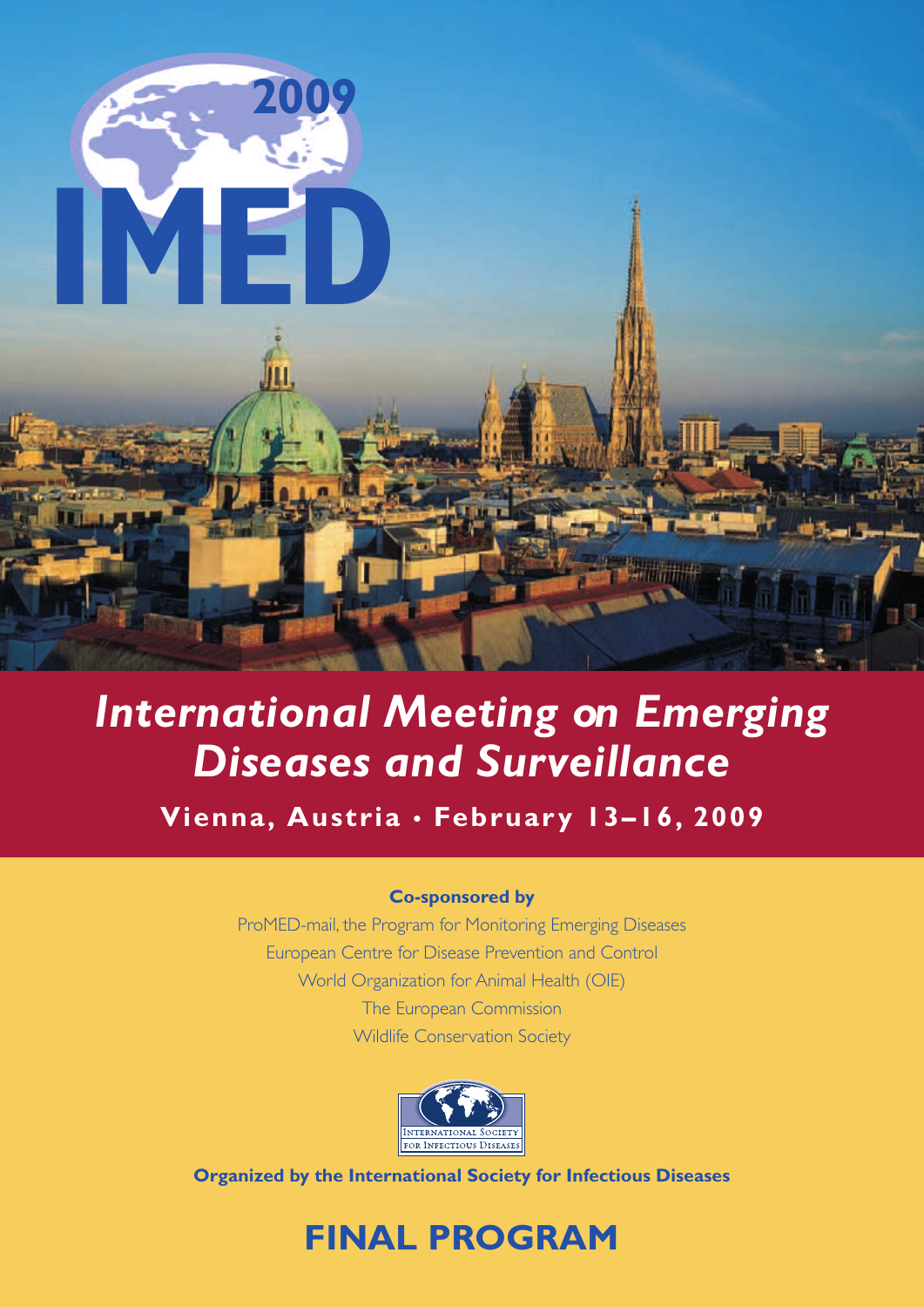# **14th International Congress on Infectious Diseases**

**MIAMI, FLORIDA • USA • MARCH 9~12, 2010**





**Organized by the International Society for Infectious Diseases**

**e-mail: info@isid.org • website: www.isid.org**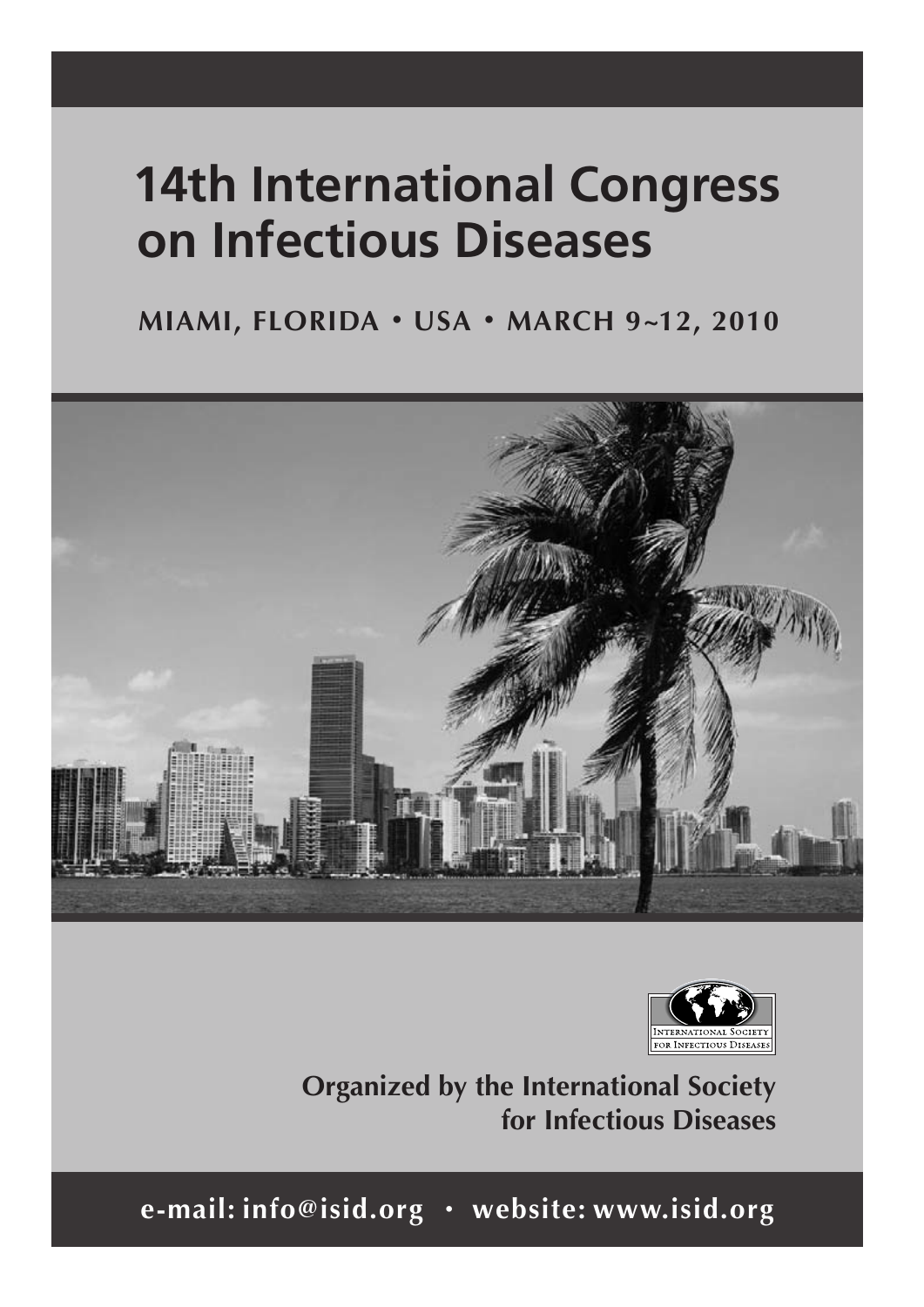

#### **Co-sponsored by**

ProMED-mail, the Program for Monitoring Emerging Diseases European Centre for Disease Prevention and Control World Organization for Animal Health (OIE) The European Commission Wildlife Conservation Society



**Organized by the International Society for Infectious Diseases**

# **FINAL PROGRAM**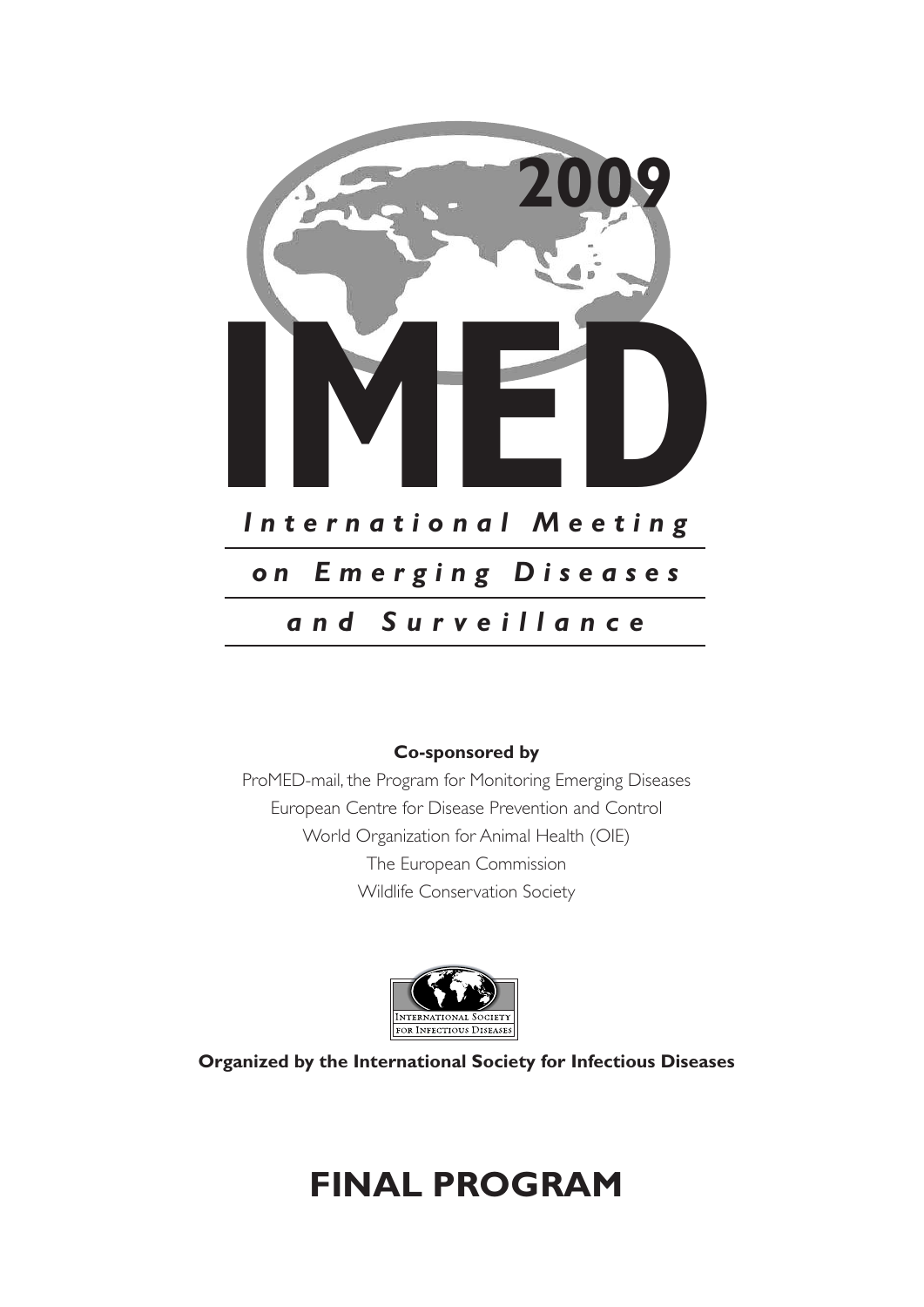| Welcome I                                                                                                                                   |
|---------------------------------------------------------------------------------------------------------------------------------------------|
|                                                                                                                                             |
|                                                                                                                                             |
|                                                                                                                                             |
|                                                                                                                                             |
|                                                                                                                                             |
|                                                                                                                                             |
|                                                                                                                                             |
|                                                                                                                                             |
|                                                                                                                                             |
|                                                                                                                                             |
|                                                                                                                                             |
| Friday, February 13, 2009                                                                                                                   |
|                                                                                                                                             |
| Saturday, February 14, 2009                                                                                                                 |
|                                                                                                                                             |
|                                                                                                                                             |
|                                                                                                                                             |
|                                                                                                                                             |
|                                                                                                                                             |
|                                                                                                                                             |
|                                                                                                                                             |
|                                                                                                                                             |
|                                                                                                                                             |
|                                                                                                                                             |
|                                                                                                                                             |
|                                                                                                                                             |
|                                                                                                                                             |
| Sunday, February 15, 2009                                                                                                                   |
|                                                                                                                                             |
| Session 12: Vector-Borne Diseases in Humans and Other Animals  128                                                                          |
| Session 13: When Germs Travel: Social, Economic, Political and Cultural Aspects. 132                                                        |
| Session 14: Global Movements of Humans, Animals and Diseases 132<br>Session 15: Feeling the Heat: Climate Change and Emerging Diseases  133 |
|                                                                                                                                             |
|                                                                                                                                             |
|                                                                                                                                             |
| Emerging Vector-Borne Diseases in Humans and Animals  137                                                                                   |
|                                                                                                                                             |
|                                                                                                                                             |
|                                                                                                                                             |
|                                                                                                                                             |
|                                                                                                                                             |
|                                                                                                                                             |
|                                                                                                                                             |
| Monday, February 16, 2009                                                                                                                   |
|                                                                                                                                             |
|                                                                                                                                             |
|                                                                                                                                             |
|                                                                                                                                             |
|                                                                                                                                             |

ii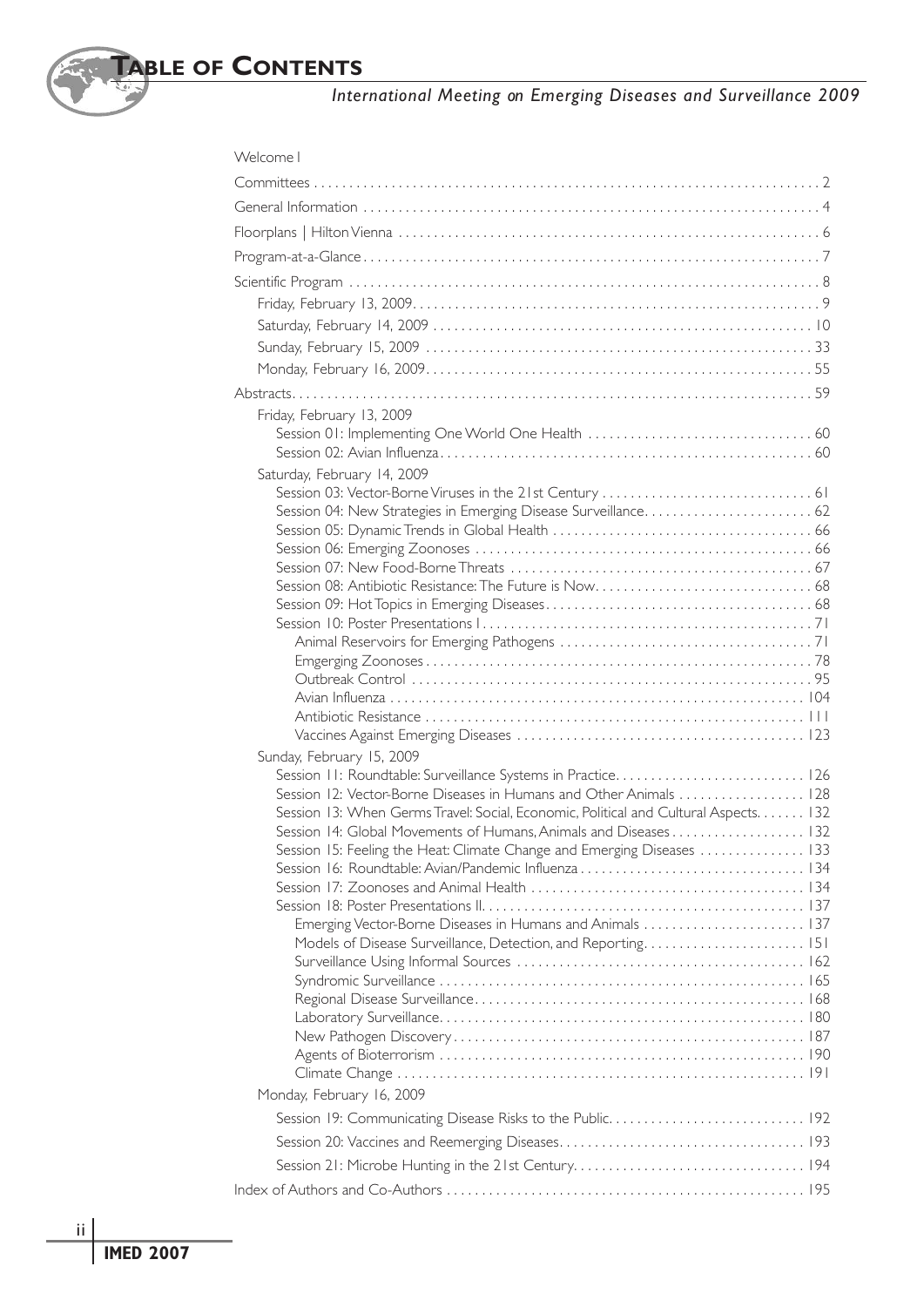

Welcome to Vienna and the 2nd International Meeting on Emerging Diseases and Surveillance, IMED 2009.

For those of us who follow emerging infectious diseases, the two years since IMED 2007 have been anything but uneventful.Avian influenza has continued its panzootic spread with periodic flares into human populations.A novel arenavirus caused hemorrhagic fever in Africa and threatened health care workers. Yellow fever extended its range in South America and led to mass vaccination campaigns. Rift valley fever reemerged in East Africa and threatened the pilgrimages in the Middle East. Bluetongue virus in its BTV-8 variant migrated through ruminants ever northward in Europe. Microbial threats that were near the edge of control or even eradication continue to defy us. Even now, cholera rages in Zimbabwe and spills into adjacent countries. Polio stubbornly refuses to vanish. Climate change alters the playing field as ecosystems are disturbed and vector and host ranges shift. The threat of bioterrorism has not lessened.

At the same time, we are making advances in public health to combat emerging pathogens.The full collaboration of the human and veterinary health communities will help us to understand and control outbreaks of emerging and re-emerging diseases.The "one medicine" concept, so crucial to our understanding of disease emergence, has gathered support and momentum and this meeting is an integral forum for that convergence. New modalities in disease surveillance, in concert with revised International Health Regulations, and exploiting novel information sources, are helping us recognize outbreaks from their earliest moments. Scientific advances in the detection of pathogens, genome-based identification of novel microbes, and new therapeutic and control strategies continue to be developed. Innovative strides to develop and produce vaccines against emerging and re-emerging diseases continue in academia and industry.

The program includes outstanding plenary speakers, symposia by expert panels, and a wide variety of submitted abstracts that are of extremely high quality and interest. I look forward to a very worthwhile conference for those involved in the detection, monitoring, and study of emerging pathogens and to those in the front lines of response.

James C. Musq

Larry MADOFF Chair, Scientific Program Committee Editor, ProMED-mail

1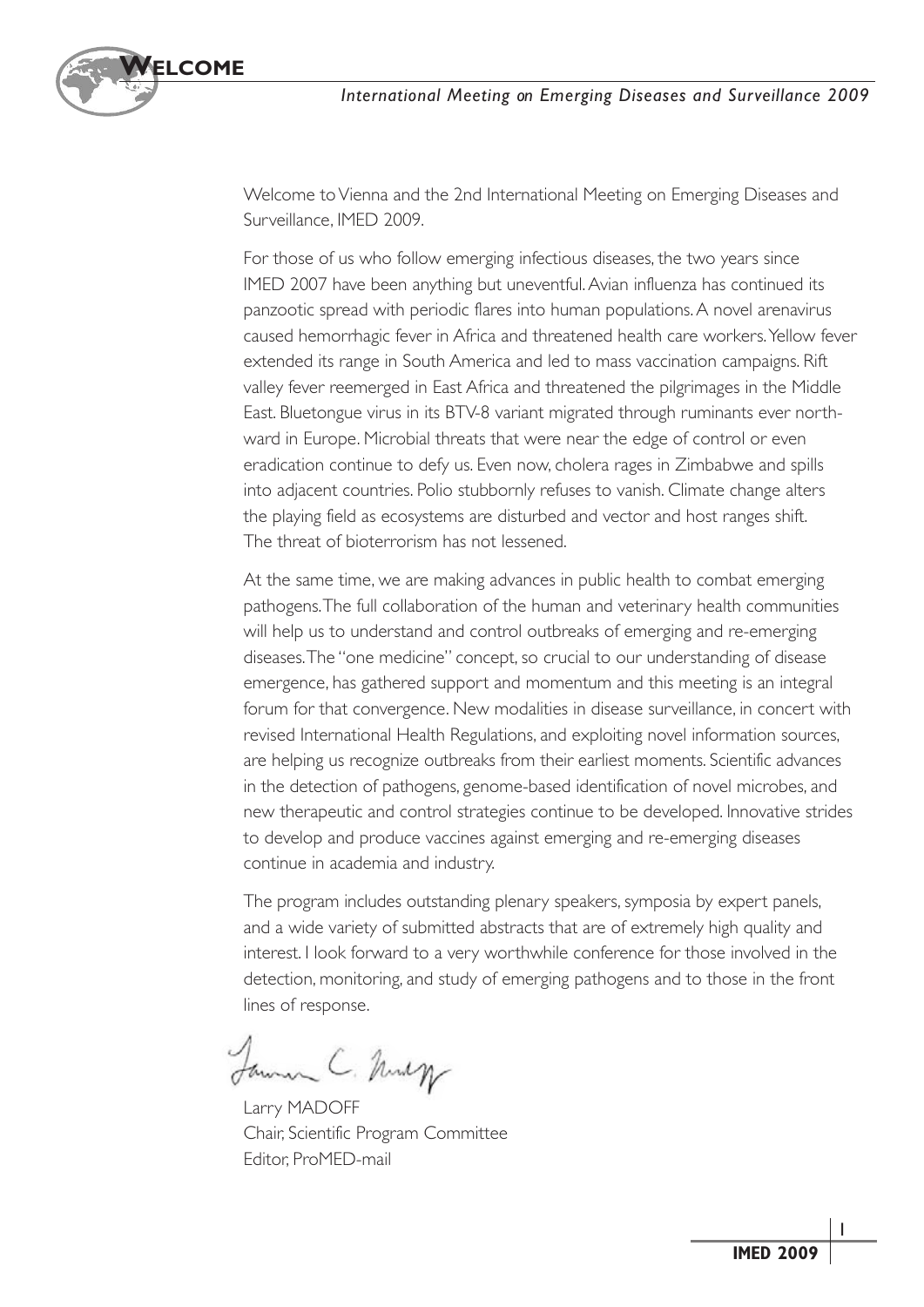

#### **Scientific Program Committee**

Larry MADOFF (Chair), Boston, MA, USA Jacques ACAR, Paris, France Karim BEN JEBARA, Paris, France Timothy BREWER, Montreal, Canada John BROWNSTEIN, Boston, MA, USA Ilaria CAPUA, Padova, Italy Giuseppe CORNAGLIA, Verona, Italy Antoine FLAHAULT, Paris, France Johan GIESECKE, Stockholm, Sweden David HEYMANN, Geneva, Switzerland James HUGHES, Atlanta, GA, USA Daniel LUCEY,Washington, DC, USA Nina MARANO, Atlanta, GA, USA Abla MAWUDEKU, Ottawa, Canada Norbert NOWOTNY,Vienna,Austria Philipp POLGREEN, Iowa City, IA, USA David ROGERS, Oxford, United Kingdom Mark SMOLINSKI, San Francisco, CA, USA Eric SUMMERS, Boston, MA, USA Marjorie POLLACK, NewYork, NY, USA GermainTHINUS, Luxembourg Jack WOODALL, Rio de Janeiro, Brazil

#### **Co-Sponsors**









*European Commission*





#### **Co-Sponsors**

ProMED-mail, the Program for Monitoring Emerging Diseases European Center for Disease Prevention and Control (ECDC) World Organization for Animal Health (OIE) The European Commission Wildlife Conservation Society

#### **Organizer**

International Society for Infectious Diseases 1330 Beacon Street, Suite 228, Brookline, MA 02446, USA phone: (617) 277-0551 fax: (617) 278-9113 email: info@isid.org web: http://www.isid.org, http://imed.isid.org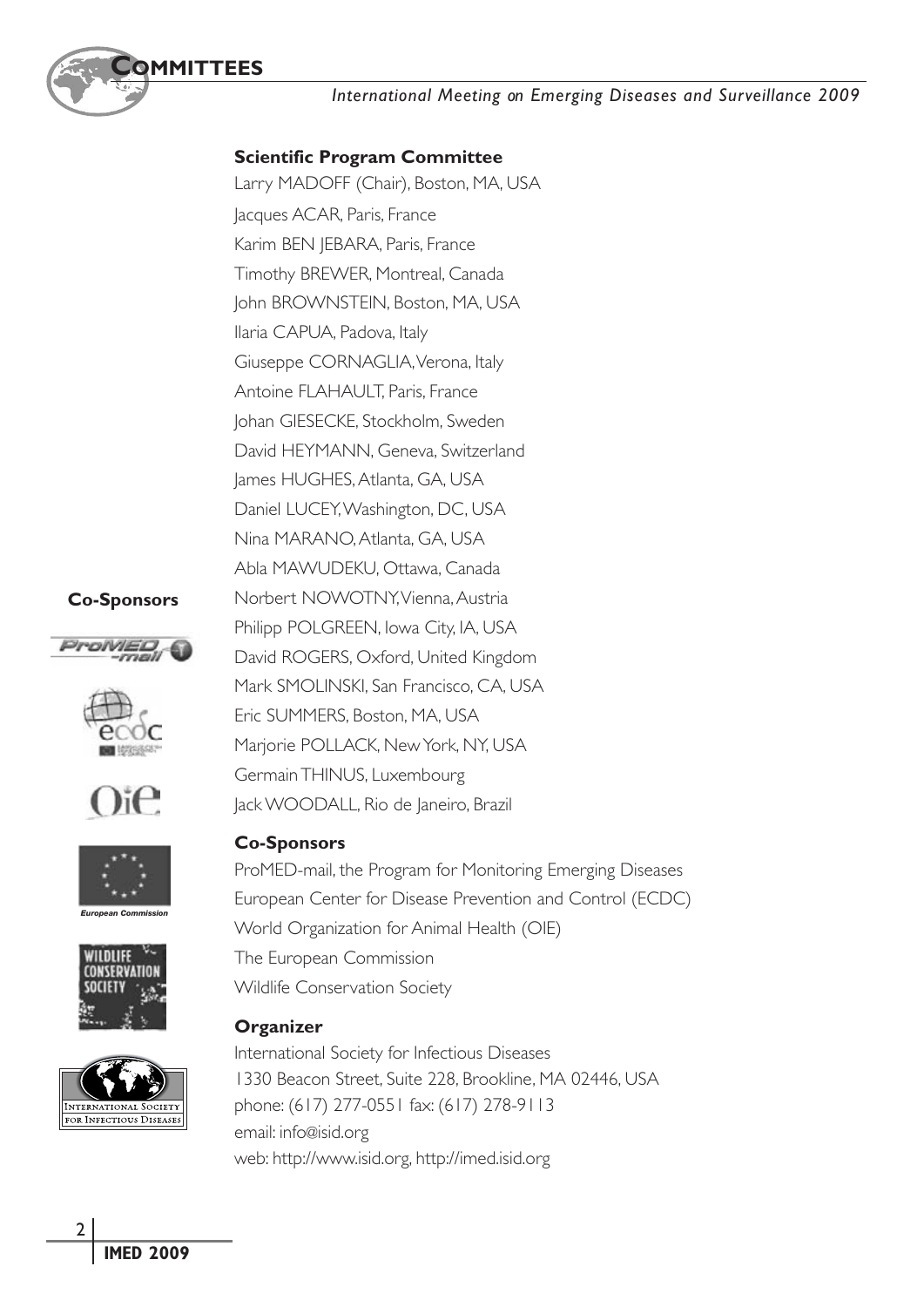

#### **Co-operating Organizations**

Austrian Agency for Health and Food Safety (AGES) Austrian Federal Ministry of Health, Family and Youth Austrian Society of Hygiene, Microbiology and Preventive Medicine (ÖGHMP) Austrian Society for Antimicrobial Chemotherapy (ÖGACH) Austrian Society of Tropical Medicine and Parasitology (ÖGTP) Ecole des Hautes Etudes en Santé Publique, School of Public Health, Rennes and Paris (EHESP) European Society of Clinical Microbiology and Infectious Diseases (ESCMID) Federation of Veterinarians of Europe (FVE) International Society for Chemotherapy (ISC)

#### **Contributors**

Austrian Airlines Baxter BioScience Carpe Diem City of Vienna Vienna Hilton Vienna Convention Bureau

#### **Exhibitors**

ECDC, European Centre for Disease Prevention and Control, Sweden EUROIMMUN Medizinische Labordiagnostika, Germany EUROPEAN COMMISSION, Directorate General for Health and Consumers, Belgium ISID, International Society for Infectious Diseases, USA OIE,World Organisation for Animal Health, France Orlando Sistemi Mobili, Italy

#### **We invite you to visit the Exibits in the Pre-Function Area on the Ground Level.**

#### **Conference Office**

MCI Wien GmbH Wilhelminenstrasse 80-82 1160 Vienna,Austria Phone: + 43 1 480 45 20 22 Fax: + 43 1 480 45 20 20 email: doris.steinbach@mci-group.com

3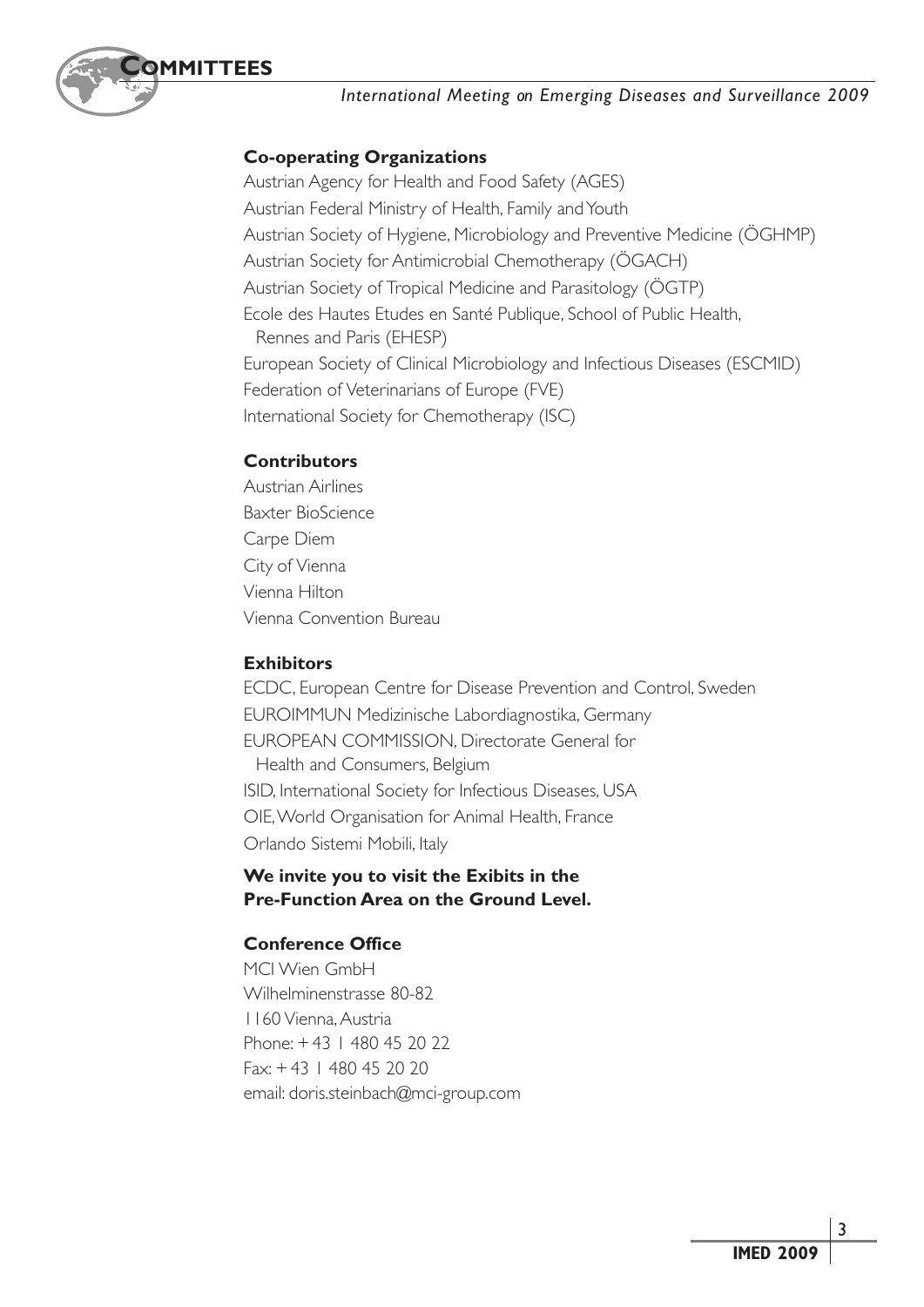

#### **Opening Hours of the Registration and Information Desk**

| Friday, February 13, 2009   | 11:00 - 19:00hrs    |
|-----------------------------|---------------------|
| Saturday, February 14, 2009 | $08:00 - 17:00$ hrs |
| Sunday, February 15, 2009   | $08:00 - 17:00$ hrs |
| Monday, February 16, 2009   | $08:00 - 13:00$ hrs |

#### **Congress Venue**

HiltonVienna Am Stadtpark 1030Vienna Tel: +43 1 717 000 http://www.hilton.com

#### **Registration Fees**

Participants EUR 475.00 Students EUR 265.00

#### **Social Program**

The Welcome Reception will be held on Friday, February 13 from 17.30 to 19.30hrs at the Hilton Hotel Vienna at the Gallery on the first level.

The Mayor's Reception will take place on Saturday, Februay 14 at 19.30hrs in theVienna City Hall (entrance: Liechtenfelsgasse).An invitation card, which can be obtained from the registration desk, is needed to gain access to this reception.

Both functions are cocktail receptions, business attire is appropriate.

#### **Badges**

Please wear your name badge at all times during the conference in order to gain access to the scientific program and all conference functions.

#### **Internet Access**

Three internet terminals will be available to conference participants in the registration area free of charge.WiFi access is also available for a fee through the Hotel.Tickets can be purchased from the Business Center on Mezzanine Level (EUR 27 for 24 hours)

#### **CME**

The International Meeting on Emerging Diseases and Surveillance 2009 (IMED 2009) is designated for a maximum of, or up to 18 European CME credits (ECMEC's). Each medical specialist should claim only those hours of credit that he/she actually spent in the educational activity.

The CME form is included in the congress bag. Please complete and return it to the ISID after the conference is over as indicated on the form.

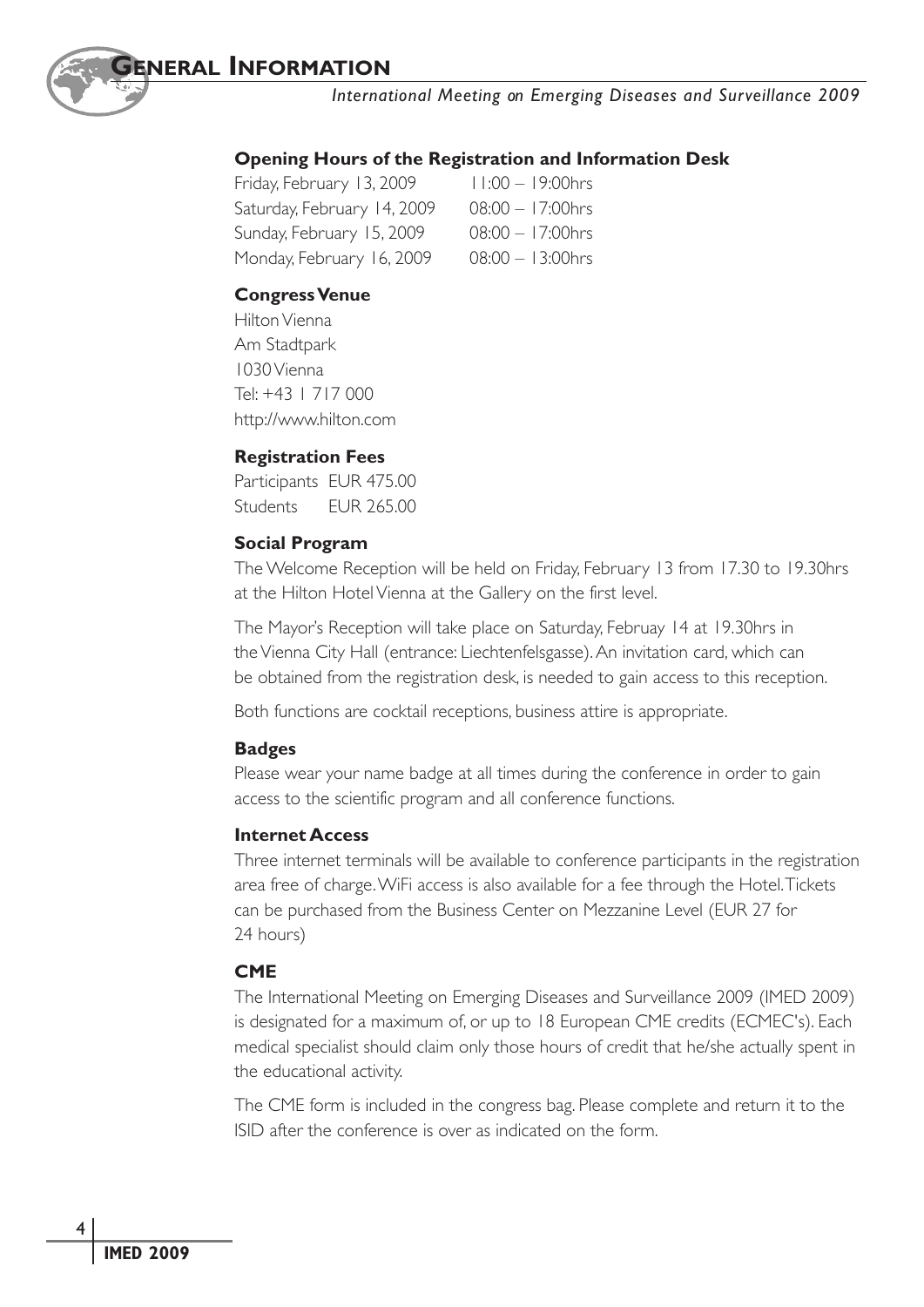#### **Poster Presentations**

Set-up for Poster Presentations I (Saturday): Saturday, February 14 from 07.30 to 10.15hrs Removal: Saturday, February 14, from 16.30 to 18.00hrs

Set-up for Poster Presentations II (Sunday): Sunday, February 15 from 07.30 to 10.15hrs Removal: Sunday, February 15, from 16.30 to 18.00hrs

Poster Presentations will be held on Saturday, February 13 and Sunday, February 14 from 11.45 to 12.45hrs. During this period all presenters must be available for discussion at their posters.

#### **Poster Areas (First Level)**

#### **Saturday, February 13, 2009 / Poster Presentations I 11:45–12:45**

#### **Klimt Ballroom I / First Level:**

| Abstract Number Topic |                                                          |
|-----------------------|----------------------------------------------------------|
|                       | 10.001 - 10.026 Animal Reservoirs for Emerging Pathogens |
|                       | 10.027 - 10.081 Emgerging Zoonoses                       |

#### **Room Bruckner/Mahler/Brahms / First Level:**

| Abstract Number Topic             |                                                    |
|-----------------------------------|----------------------------------------------------|
|                                   | $10.082 - 10.113$ Outbreak Control                 |
| $10.114 - 10.137$ Avian Influenza |                                                    |
|                                   | 10.138 - 10.180 Antibiotic Resistance              |
|                                   | 10.181 - 10.192 Vaccines against Emerging Diseases |

#### **Sunday, February 14, 2009 / Poster Presentations II 11:45–12:45**

#### **Klimt Ballroom I / First Level:**

| Abstract Number — Topic |                                                                          |
|-------------------------|--------------------------------------------------------------------------|
|                         | 18.001 – 18.049 Emerging Vector-borne Diseases in Humans and Animals     |
|                         | 18.050 – 18.082 Models of Disease Surveillance, Detection, and Reporting |

#### **Room Bruckner/Mahler/Brahms / First Level:**

| Abstract Number   | Topic                               |
|-------------------|-------------------------------------|
| $18.083 - 18.092$ | Surveillance Using Informal Sources |
| $18.093 - 18.098$ | Syndromic Surveillance              |
| $18.099 - 18.138$ | Regional Disease Surveillance       |
| $18.139 - 18.166$ | Laboratory Surveillance             |
| $18.167 - 18.176$ | New Pathogen Discovery              |
| $18.177 - 18.180$ | Agents of Bioterrorism              |
| $18.181 - 18.183$ | Climate Change                      |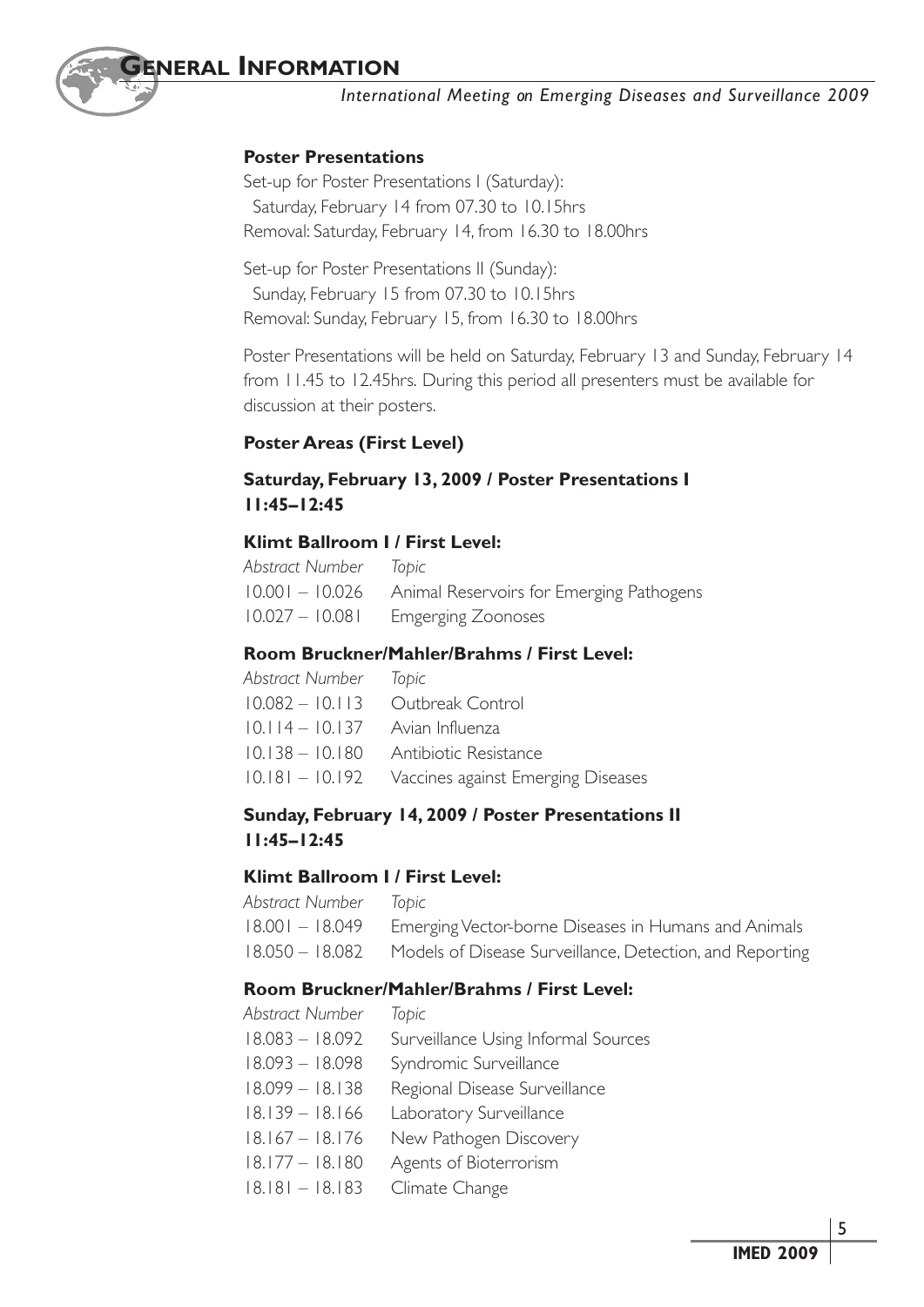

#### **GROUND LEVEL**



**FIRST LEVEL**

**ProMED-mail Meeting (Mon.)**

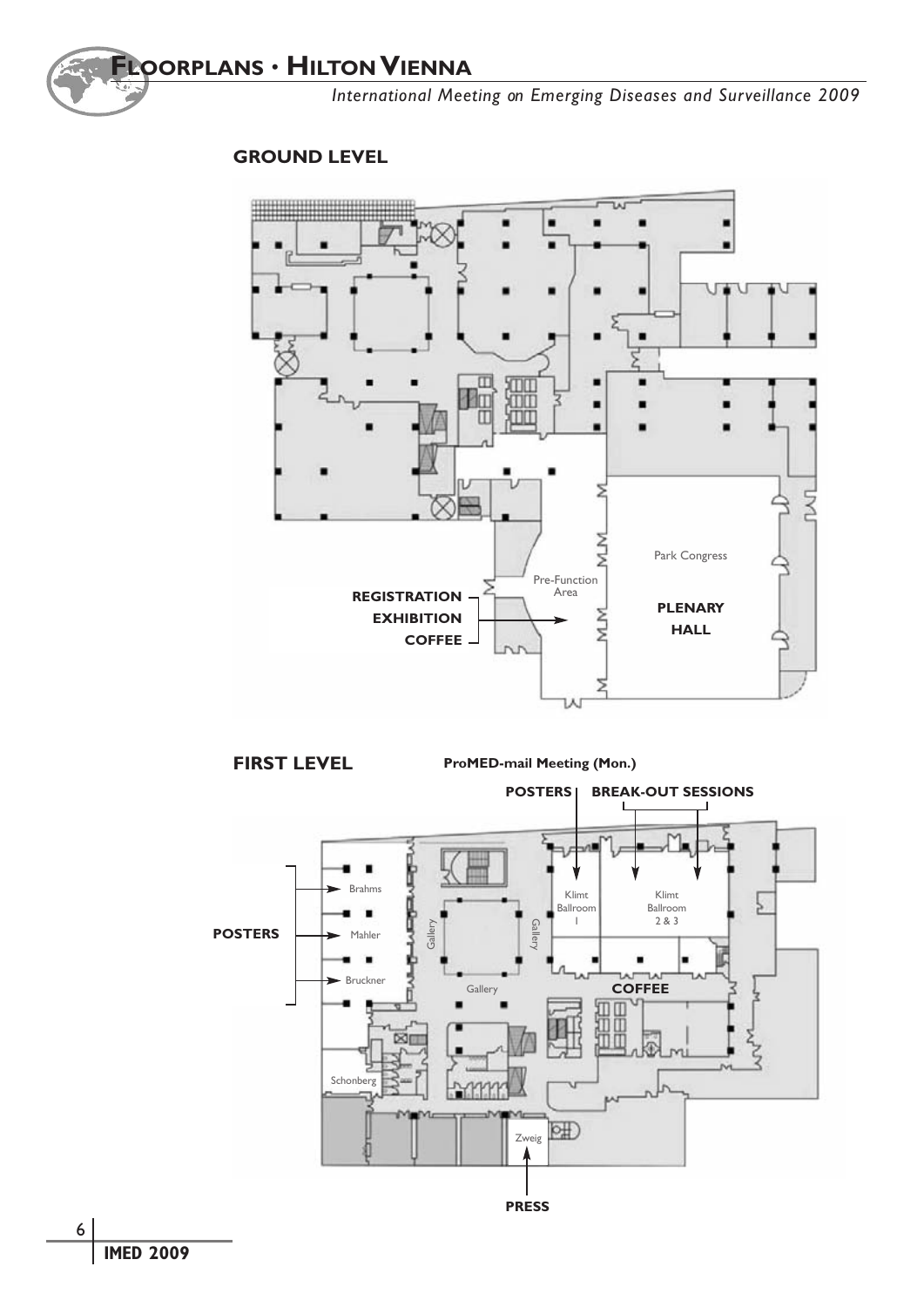## **PROGRAM-AT-A-GLANCE**

### *International Meeting on Emerging Diseases and Surveillance 2009*

| $11:00 - 19:00$<br>Pre-Function Foyer/Park Congress/Ground Level<br>Registration and Information Desk<br>$14:00 - 14:30$<br><b>Welcome:</b> Opening Ceremony<br>Park Congress/Ground Level<br>$14:30 - 16:00$<br><b>Session I:</b> Plenary Symposium:<br>Implementing One World One Health<br>Park Congress/Ground Level<br>$16:00 - 16:30$<br>Coffee Break<br>Pre-Function Foyer/Park Congress/Ground Level<br>$16:30 - 17:15$<br>Session 2: Plenary Lecture: Avian Influenza<br>Park Congress/Ground Level<br>17:30-19:00<br>Gallery/First Level<br><b>Welcome:</b> Cocktail Reception<br>Room<br><b>Time</b><br>Saturday, February 14, 2009<br>$08:30 - 10:30$<br>2 Parallel Sessions:<br>Session 3: Vector-Borne Viruses in the 21st Century<br>Park Congress/Ground Level<br><b>Session 4: Oral Presentations: Emerging Disease Surveillance</b><br>Klimt Ballroom 2 & 3 / First Level<br>$10:30 - 11:00$<br>Coffee Break<br>Pre-Function Foyer/Park Congress/Ground Level<br>and Foyer Klimt Ballroom/First Level<br>Park Congress/Ground Level<br>$11:00 - 11:45$<br><b>Session 5:</b> Plenary Lecture: Dynamic Trends in Global Health<br>Bruckner/Mahler/Brahms / First Level<br>$11:45 - 12:45$<br>Poster Presentations I (Session 10)<br>and Klimt Ballroom I/First Level<br>$12:45 - 14:30$<br>Lunch Break (optional)<br>$14:30 - 16:00$<br>2 Parallel Sessions:<br><b>Session 6:</b> Emerging Zoonoses<br>Park Congress/Ground Level<br><b>Session 7: New Food-Borne Threats</b><br>Klimt Ballroom 2 & 3 / First Level<br>$16:00 - 16:30$<br>Coffee Break<br>Pre-Function Foyer/Park Congress/Ground Level<br>and Foyer Klimt Ballroom/First Level<br>$16:30 - 18:00$<br>2 Parallel Sessions:<br><b>Session 8:</b> Antibiotic Resistance: The Future is Now<br>Park Congress/Ground Level<br><b>Session 9:</b> Oral Presentations: Hot Topics in Emerging Diseases<br>Klimt Ballroom 2 & 3 / First Level<br>$19:30 - 21:00$<br>Vienna City Hall<br>Mayor's Reception<br><b>Time</b><br>Sunday, February 15, 2009<br><b>Room</b><br>$08:30 - 10:30$<br>2 Parallel Sessions:<br>Session 11: Roundtable: Surveillance Systems in Practice<br>Park Congress/Ground Level<br><b>Session 12: Oral Presentations: Vector-Borne Diseases</b><br>Klimt Ballroom 2 & 3 / First Level<br>$10:30 - 1:00$<br>Coffee Break<br>Pre-Function Foyer/Park Congress/Ground Level<br>and Foyer Klimt Ballroom/First Level<br>$11:00 - 11:45$<br>Park Congress/Ground Level<br>Session 13: Plenary Lecture: When Germs Travel<br>$11:45 - 12:45$<br><b>Poster Presentations II</b> (Session 18)<br>Bruckner/Mahler/Brahms / First Level<br><b>and</b> Klimt Ballroom I/First Level<br>$12:45 - 14:30$<br>Lunch Break (optional)<br>$14:30 - 16:00$<br>2 Parallel Sessions:<br><b>Session 14:</b> Global Movements of Humans, Animals & Diseases<br>Park Congress/Ground Level<br>Klimt Ballroom 2 & 3 / First Level<br><b>Session 15:</b> Climate Change and Emgerging Diseases<br>$16:00 - 16:30$<br>Coffee Break<br>Pre-Function Foyer/Park Congress/Ground Level<br>and Foyer Klimt Ballroom/First Level<br>2 Parallel Sessions:<br>$16:30 - 18:00$<br>Session 16: Roundtable: Avian/Pandemic Influenza<br>Park Congress/Ground Level<br><b>Session 17: Oral Presentations: Zoonoses and Animal Health</b><br>Klimt Ballroom 2 & 3 / First Level<br><b>Time</b><br>Monday, February 16, 2009<br><b>Room</b><br>08:30-10:30<br>2 Parallel Sessions:<br><b>Session 19: Communicating Disease Risks to the Public</b><br>Park Congress/Ground Level<br>Klimt Ballroom 2&3/First Level<br>Session 20: Vaccines and Reemerging Diseases<br>Coffee Break<br>$10:30 - 11:00$<br>Pre-Function Foyer/Park Congress/Ground Level<br>and Foyer Klimt Ballroom/First Level<br>$11:00 - 11:45$<br><b>Session 21: Plenary Lecture:</b> | <b>Time</b> | Friday, February 13, 2009           | Room                       |
|---------------------------------------------------------------------------------------------------------------------------------------------------------------------------------------------------------------------------------------------------------------------------------------------------------------------------------------------------------------------------------------------------------------------------------------------------------------------------------------------------------------------------------------------------------------------------------------------------------------------------------------------------------------------------------------------------------------------------------------------------------------------------------------------------------------------------------------------------------------------------------------------------------------------------------------------------------------------------------------------------------------------------------------------------------------------------------------------------------------------------------------------------------------------------------------------------------------------------------------------------------------------------------------------------------------------------------------------------------------------------------------------------------------------------------------------------------------------------------------------------------------------------------------------------------------------------------------------------------------------------------------------------------------------------------------------------------------------------------------------------------------------------------------------------------------------------------------------------------------------------------------------------------------------------------------------------------------------------------------------------------------------------------------------------------------------------------------------------------------------------------------------------------------------------------------------------------------------------------------------------------------------------------------------------------------------------------------------------------------------------------------------------------------------------------------------------------------------------------------------------------------------------------------------------------------------------------------------------------------------------------------------------------------------------------------------------------------------------------------------------------------------------------------------------------------------------------------------------------------------------------------------------------------------------------------------------------------------------------------------------------------------------------------------------------------------------------------------------------------------------------------------------------------------------------------------------------------------------------------------------------------------------------------------------------------------------------------------------------------------------------------------------------------------------------------------------------------------------------------------------------------------------------------------------------------------------------------------------------------------------------------------------------------------------------------------------------------------------------------------------------------------------------------------------------------------|-------------|-------------------------------------|----------------------------|
|                                                                                                                                                                                                                                                                                                                                                                                                                                                                                                                                                                                                                                                                                                                                                                                                                                                                                                                                                                                                                                                                                                                                                                                                                                                                                                                                                                                                                                                                                                                                                                                                                                                                                                                                                                                                                                                                                                                                                                                                                                                                                                                                                                                                                                                                                                                                                                                                                                                                                                                                                                                                                                                                                                                                                                                                                                                                                                                                                                                                                                                                                                                                                                                                                                                                                                                                                                                                                                                                                                                                                                                                                                                                                                                                                                                                                     |             |                                     |                            |
|                                                                                                                                                                                                                                                                                                                                                                                                                                                                                                                                                                                                                                                                                                                                                                                                                                                                                                                                                                                                                                                                                                                                                                                                                                                                                                                                                                                                                                                                                                                                                                                                                                                                                                                                                                                                                                                                                                                                                                                                                                                                                                                                                                                                                                                                                                                                                                                                                                                                                                                                                                                                                                                                                                                                                                                                                                                                                                                                                                                                                                                                                                                                                                                                                                                                                                                                                                                                                                                                                                                                                                                                                                                                                                                                                                                                                     |             |                                     |                            |
|                                                                                                                                                                                                                                                                                                                                                                                                                                                                                                                                                                                                                                                                                                                                                                                                                                                                                                                                                                                                                                                                                                                                                                                                                                                                                                                                                                                                                                                                                                                                                                                                                                                                                                                                                                                                                                                                                                                                                                                                                                                                                                                                                                                                                                                                                                                                                                                                                                                                                                                                                                                                                                                                                                                                                                                                                                                                                                                                                                                                                                                                                                                                                                                                                                                                                                                                                                                                                                                                                                                                                                                                                                                                                                                                                                                                                     |             |                                     |                            |
|                                                                                                                                                                                                                                                                                                                                                                                                                                                                                                                                                                                                                                                                                                                                                                                                                                                                                                                                                                                                                                                                                                                                                                                                                                                                                                                                                                                                                                                                                                                                                                                                                                                                                                                                                                                                                                                                                                                                                                                                                                                                                                                                                                                                                                                                                                                                                                                                                                                                                                                                                                                                                                                                                                                                                                                                                                                                                                                                                                                                                                                                                                                                                                                                                                                                                                                                                                                                                                                                                                                                                                                                                                                                                                                                                                                                                     |             |                                     |                            |
|                                                                                                                                                                                                                                                                                                                                                                                                                                                                                                                                                                                                                                                                                                                                                                                                                                                                                                                                                                                                                                                                                                                                                                                                                                                                                                                                                                                                                                                                                                                                                                                                                                                                                                                                                                                                                                                                                                                                                                                                                                                                                                                                                                                                                                                                                                                                                                                                                                                                                                                                                                                                                                                                                                                                                                                                                                                                                                                                                                                                                                                                                                                                                                                                                                                                                                                                                                                                                                                                                                                                                                                                                                                                                                                                                                                                                     |             |                                     |                            |
|                                                                                                                                                                                                                                                                                                                                                                                                                                                                                                                                                                                                                                                                                                                                                                                                                                                                                                                                                                                                                                                                                                                                                                                                                                                                                                                                                                                                                                                                                                                                                                                                                                                                                                                                                                                                                                                                                                                                                                                                                                                                                                                                                                                                                                                                                                                                                                                                                                                                                                                                                                                                                                                                                                                                                                                                                                                                                                                                                                                                                                                                                                                                                                                                                                                                                                                                                                                                                                                                                                                                                                                                                                                                                                                                                                                                                     |             |                                     |                            |
|                                                                                                                                                                                                                                                                                                                                                                                                                                                                                                                                                                                                                                                                                                                                                                                                                                                                                                                                                                                                                                                                                                                                                                                                                                                                                                                                                                                                                                                                                                                                                                                                                                                                                                                                                                                                                                                                                                                                                                                                                                                                                                                                                                                                                                                                                                                                                                                                                                                                                                                                                                                                                                                                                                                                                                                                                                                                                                                                                                                                                                                                                                                                                                                                                                                                                                                                                                                                                                                                                                                                                                                                                                                                                                                                                                                                                     |             |                                     |                            |
|                                                                                                                                                                                                                                                                                                                                                                                                                                                                                                                                                                                                                                                                                                                                                                                                                                                                                                                                                                                                                                                                                                                                                                                                                                                                                                                                                                                                                                                                                                                                                                                                                                                                                                                                                                                                                                                                                                                                                                                                                                                                                                                                                                                                                                                                                                                                                                                                                                                                                                                                                                                                                                                                                                                                                                                                                                                                                                                                                                                                                                                                                                                                                                                                                                                                                                                                                                                                                                                                                                                                                                                                                                                                                                                                                                                                                     |             |                                     |                            |
|                                                                                                                                                                                                                                                                                                                                                                                                                                                                                                                                                                                                                                                                                                                                                                                                                                                                                                                                                                                                                                                                                                                                                                                                                                                                                                                                                                                                                                                                                                                                                                                                                                                                                                                                                                                                                                                                                                                                                                                                                                                                                                                                                                                                                                                                                                                                                                                                                                                                                                                                                                                                                                                                                                                                                                                                                                                                                                                                                                                                                                                                                                                                                                                                                                                                                                                                                                                                                                                                                                                                                                                                                                                                                                                                                                                                                     |             |                                     |                            |
|                                                                                                                                                                                                                                                                                                                                                                                                                                                                                                                                                                                                                                                                                                                                                                                                                                                                                                                                                                                                                                                                                                                                                                                                                                                                                                                                                                                                                                                                                                                                                                                                                                                                                                                                                                                                                                                                                                                                                                                                                                                                                                                                                                                                                                                                                                                                                                                                                                                                                                                                                                                                                                                                                                                                                                                                                                                                                                                                                                                                                                                                                                                                                                                                                                                                                                                                                                                                                                                                                                                                                                                                                                                                                                                                                                                                                     |             |                                     |                            |
|                                                                                                                                                                                                                                                                                                                                                                                                                                                                                                                                                                                                                                                                                                                                                                                                                                                                                                                                                                                                                                                                                                                                                                                                                                                                                                                                                                                                                                                                                                                                                                                                                                                                                                                                                                                                                                                                                                                                                                                                                                                                                                                                                                                                                                                                                                                                                                                                                                                                                                                                                                                                                                                                                                                                                                                                                                                                                                                                                                                                                                                                                                                                                                                                                                                                                                                                                                                                                                                                                                                                                                                                                                                                                                                                                                                                                     |             |                                     |                            |
|                                                                                                                                                                                                                                                                                                                                                                                                                                                                                                                                                                                                                                                                                                                                                                                                                                                                                                                                                                                                                                                                                                                                                                                                                                                                                                                                                                                                                                                                                                                                                                                                                                                                                                                                                                                                                                                                                                                                                                                                                                                                                                                                                                                                                                                                                                                                                                                                                                                                                                                                                                                                                                                                                                                                                                                                                                                                                                                                                                                                                                                                                                                                                                                                                                                                                                                                                                                                                                                                                                                                                                                                                                                                                                                                                                                                                     |             |                                     |                            |
|                                                                                                                                                                                                                                                                                                                                                                                                                                                                                                                                                                                                                                                                                                                                                                                                                                                                                                                                                                                                                                                                                                                                                                                                                                                                                                                                                                                                                                                                                                                                                                                                                                                                                                                                                                                                                                                                                                                                                                                                                                                                                                                                                                                                                                                                                                                                                                                                                                                                                                                                                                                                                                                                                                                                                                                                                                                                                                                                                                                                                                                                                                                                                                                                                                                                                                                                                                                                                                                                                                                                                                                                                                                                                                                                                                                                                     |             |                                     |                            |
|                                                                                                                                                                                                                                                                                                                                                                                                                                                                                                                                                                                                                                                                                                                                                                                                                                                                                                                                                                                                                                                                                                                                                                                                                                                                                                                                                                                                                                                                                                                                                                                                                                                                                                                                                                                                                                                                                                                                                                                                                                                                                                                                                                                                                                                                                                                                                                                                                                                                                                                                                                                                                                                                                                                                                                                                                                                                                                                                                                                                                                                                                                                                                                                                                                                                                                                                                                                                                                                                                                                                                                                                                                                                                                                                                                                                                     |             |                                     |                            |
|                                                                                                                                                                                                                                                                                                                                                                                                                                                                                                                                                                                                                                                                                                                                                                                                                                                                                                                                                                                                                                                                                                                                                                                                                                                                                                                                                                                                                                                                                                                                                                                                                                                                                                                                                                                                                                                                                                                                                                                                                                                                                                                                                                                                                                                                                                                                                                                                                                                                                                                                                                                                                                                                                                                                                                                                                                                                                                                                                                                                                                                                                                                                                                                                                                                                                                                                                                                                                                                                                                                                                                                                                                                                                                                                                                                                                     |             |                                     |                            |
|                                                                                                                                                                                                                                                                                                                                                                                                                                                                                                                                                                                                                                                                                                                                                                                                                                                                                                                                                                                                                                                                                                                                                                                                                                                                                                                                                                                                                                                                                                                                                                                                                                                                                                                                                                                                                                                                                                                                                                                                                                                                                                                                                                                                                                                                                                                                                                                                                                                                                                                                                                                                                                                                                                                                                                                                                                                                                                                                                                                                                                                                                                                                                                                                                                                                                                                                                                                                                                                                                                                                                                                                                                                                                                                                                                                                                     |             |                                     |                            |
|                                                                                                                                                                                                                                                                                                                                                                                                                                                                                                                                                                                                                                                                                                                                                                                                                                                                                                                                                                                                                                                                                                                                                                                                                                                                                                                                                                                                                                                                                                                                                                                                                                                                                                                                                                                                                                                                                                                                                                                                                                                                                                                                                                                                                                                                                                                                                                                                                                                                                                                                                                                                                                                                                                                                                                                                                                                                                                                                                                                                                                                                                                                                                                                                                                                                                                                                                                                                                                                                                                                                                                                                                                                                                                                                                                                                                     |             |                                     |                            |
|                                                                                                                                                                                                                                                                                                                                                                                                                                                                                                                                                                                                                                                                                                                                                                                                                                                                                                                                                                                                                                                                                                                                                                                                                                                                                                                                                                                                                                                                                                                                                                                                                                                                                                                                                                                                                                                                                                                                                                                                                                                                                                                                                                                                                                                                                                                                                                                                                                                                                                                                                                                                                                                                                                                                                                                                                                                                                                                                                                                                                                                                                                                                                                                                                                                                                                                                                                                                                                                                                                                                                                                                                                                                                                                                                                                                                     |             |                                     |                            |
|                                                                                                                                                                                                                                                                                                                                                                                                                                                                                                                                                                                                                                                                                                                                                                                                                                                                                                                                                                                                                                                                                                                                                                                                                                                                                                                                                                                                                                                                                                                                                                                                                                                                                                                                                                                                                                                                                                                                                                                                                                                                                                                                                                                                                                                                                                                                                                                                                                                                                                                                                                                                                                                                                                                                                                                                                                                                                                                                                                                                                                                                                                                                                                                                                                                                                                                                                                                                                                                                                                                                                                                                                                                                                                                                                                                                                     |             |                                     |                            |
|                                                                                                                                                                                                                                                                                                                                                                                                                                                                                                                                                                                                                                                                                                                                                                                                                                                                                                                                                                                                                                                                                                                                                                                                                                                                                                                                                                                                                                                                                                                                                                                                                                                                                                                                                                                                                                                                                                                                                                                                                                                                                                                                                                                                                                                                                                                                                                                                                                                                                                                                                                                                                                                                                                                                                                                                                                                                                                                                                                                                                                                                                                                                                                                                                                                                                                                                                                                                                                                                                                                                                                                                                                                                                                                                                                                                                     |             |                                     |                            |
|                                                                                                                                                                                                                                                                                                                                                                                                                                                                                                                                                                                                                                                                                                                                                                                                                                                                                                                                                                                                                                                                                                                                                                                                                                                                                                                                                                                                                                                                                                                                                                                                                                                                                                                                                                                                                                                                                                                                                                                                                                                                                                                                                                                                                                                                                                                                                                                                                                                                                                                                                                                                                                                                                                                                                                                                                                                                                                                                                                                                                                                                                                                                                                                                                                                                                                                                                                                                                                                                                                                                                                                                                                                                                                                                                                                                                     |             |                                     |                            |
|                                                                                                                                                                                                                                                                                                                                                                                                                                                                                                                                                                                                                                                                                                                                                                                                                                                                                                                                                                                                                                                                                                                                                                                                                                                                                                                                                                                                                                                                                                                                                                                                                                                                                                                                                                                                                                                                                                                                                                                                                                                                                                                                                                                                                                                                                                                                                                                                                                                                                                                                                                                                                                                                                                                                                                                                                                                                                                                                                                                                                                                                                                                                                                                                                                                                                                                                                                                                                                                                                                                                                                                                                                                                                                                                                                                                                     |             |                                     |                            |
|                                                                                                                                                                                                                                                                                                                                                                                                                                                                                                                                                                                                                                                                                                                                                                                                                                                                                                                                                                                                                                                                                                                                                                                                                                                                                                                                                                                                                                                                                                                                                                                                                                                                                                                                                                                                                                                                                                                                                                                                                                                                                                                                                                                                                                                                                                                                                                                                                                                                                                                                                                                                                                                                                                                                                                                                                                                                                                                                                                                                                                                                                                                                                                                                                                                                                                                                                                                                                                                                                                                                                                                                                                                                                                                                                                                                                     |             |                                     |                            |
|                                                                                                                                                                                                                                                                                                                                                                                                                                                                                                                                                                                                                                                                                                                                                                                                                                                                                                                                                                                                                                                                                                                                                                                                                                                                                                                                                                                                                                                                                                                                                                                                                                                                                                                                                                                                                                                                                                                                                                                                                                                                                                                                                                                                                                                                                                                                                                                                                                                                                                                                                                                                                                                                                                                                                                                                                                                                                                                                                                                                                                                                                                                                                                                                                                                                                                                                                                                                                                                                                                                                                                                                                                                                                                                                                                                                                     |             |                                     |                            |
|                                                                                                                                                                                                                                                                                                                                                                                                                                                                                                                                                                                                                                                                                                                                                                                                                                                                                                                                                                                                                                                                                                                                                                                                                                                                                                                                                                                                                                                                                                                                                                                                                                                                                                                                                                                                                                                                                                                                                                                                                                                                                                                                                                                                                                                                                                                                                                                                                                                                                                                                                                                                                                                                                                                                                                                                                                                                                                                                                                                                                                                                                                                                                                                                                                                                                                                                                                                                                                                                                                                                                                                                                                                                                                                                                                                                                     |             |                                     |                            |
|                                                                                                                                                                                                                                                                                                                                                                                                                                                                                                                                                                                                                                                                                                                                                                                                                                                                                                                                                                                                                                                                                                                                                                                                                                                                                                                                                                                                                                                                                                                                                                                                                                                                                                                                                                                                                                                                                                                                                                                                                                                                                                                                                                                                                                                                                                                                                                                                                                                                                                                                                                                                                                                                                                                                                                                                                                                                                                                                                                                                                                                                                                                                                                                                                                                                                                                                                                                                                                                                                                                                                                                                                                                                                                                                                                                                                     |             |                                     |                            |
|                                                                                                                                                                                                                                                                                                                                                                                                                                                                                                                                                                                                                                                                                                                                                                                                                                                                                                                                                                                                                                                                                                                                                                                                                                                                                                                                                                                                                                                                                                                                                                                                                                                                                                                                                                                                                                                                                                                                                                                                                                                                                                                                                                                                                                                                                                                                                                                                                                                                                                                                                                                                                                                                                                                                                                                                                                                                                                                                                                                                                                                                                                                                                                                                                                                                                                                                                                                                                                                                                                                                                                                                                                                                                                                                                                                                                     |             |                                     |                            |
|                                                                                                                                                                                                                                                                                                                                                                                                                                                                                                                                                                                                                                                                                                                                                                                                                                                                                                                                                                                                                                                                                                                                                                                                                                                                                                                                                                                                                                                                                                                                                                                                                                                                                                                                                                                                                                                                                                                                                                                                                                                                                                                                                                                                                                                                                                                                                                                                                                                                                                                                                                                                                                                                                                                                                                                                                                                                                                                                                                                                                                                                                                                                                                                                                                                                                                                                                                                                                                                                                                                                                                                                                                                                                                                                                                                                                     |             |                                     |                            |
|                                                                                                                                                                                                                                                                                                                                                                                                                                                                                                                                                                                                                                                                                                                                                                                                                                                                                                                                                                                                                                                                                                                                                                                                                                                                                                                                                                                                                                                                                                                                                                                                                                                                                                                                                                                                                                                                                                                                                                                                                                                                                                                                                                                                                                                                                                                                                                                                                                                                                                                                                                                                                                                                                                                                                                                                                                                                                                                                                                                                                                                                                                                                                                                                                                                                                                                                                                                                                                                                                                                                                                                                                                                                                                                                                                                                                     |             |                                     |                            |
|                                                                                                                                                                                                                                                                                                                                                                                                                                                                                                                                                                                                                                                                                                                                                                                                                                                                                                                                                                                                                                                                                                                                                                                                                                                                                                                                                                                                                                                                                                                                                                                                                                                                                                                                                                                                                                                                                                                                                                                                                                                                                                                                                                                                                                                                                                                                                                                                                                                                                                                                                                                                                                                                                                                                                                                                                                                                                                                                                                                                                                                                                                                                                                                                                                                                                                                                                                                                                                                                                                                                                                                                                                                                                                                                                                                                                     |             |                                     |                            |
|                                                                                                                                                                                                                                                                                                                                                                                                                                                                                                                                                                                                                                                                                                                                                                                                                                                                                                                                                                                                                                                                                                                                                                                                                                                                                                                                                                                                                                                                                                                                                                                                                                                                                                                                                                                                                                                                                                                                                                                                                                                                                                                                                                                                                                                                                                                                                                                                                                                                                                                                                                                                                                                                                                                                                                                                                                                                                                                                                                                                                                                                                                                                                                                                                                                                                                                                                                                                                                                                                                                                                                                                                                                                                                                                                                                                                     |             |                                     |                            |
|                                                                                                                                                                                                                                                                                                                                                                                                                                                                                                                                                                                                                                                                                                                                                                                                                                                                                                                                                                                                                                                                                                                                                                                                                                                                                                                                                                                                                                                                                                                                                                                                                                                                                                                                                                                                                                                                                                                                                                                                                                                                                                                                                                                                                                                                                                                                                                                                                                                                                                                                                                                                                                                                                                                                                                                                                                                                                                                                                                                                                                                                                                                                                                                                                                                                                                                                                                                                                                                                                                                                                                                                                                                                                                                                                                                                                     |             |                                     |                            |
|                                                                                                                                                                                                                                                                                                                                                                                                                                                                                                                                                                                                                                                                                                                                                                                                                                                                                                                                                                                                                                                                                                                                                                                                                                                                                                                                                                                                                                                                                                                                                                                                                                                                                                                                                                                                                                                                                                                                                                                                                                                                                                                                                                                                                                                                                                                                                                                                                                                                                                                                                                                                                                                                                                                                                                                                                                                                                                                                                                                                                                                                                                                                                                                                                                                                                                                                                                                                                                                                                                                                                                                                                                                                                                                                                                                                                     |             |                                     |                            |
|                                                                                                                                                                                                                                                                                                                                                                                                                                                                                                                                                                                                                                                                                                                                                                                                                                                                                                                                                                                                                                                                                                                                                                                                                                                                                                                                                                                                                                                                                                                                                                                                                                                                                                                                                                                                                                                                                                                                                                                                                                                                                                                                                                                                                                                                                                                                                                                                                                                                                                                                                                                                                                                                                                                                                                                                                                                                                                                                                                                                                                                                                                                                                                                                                                                                                                                                                                                                                                                                                                                                                                                                                                                                                                                                                                                                                     |             | Microbe Hunting in the 21st Century | Park Congress/Ground Level |

**IMED 2009**

7